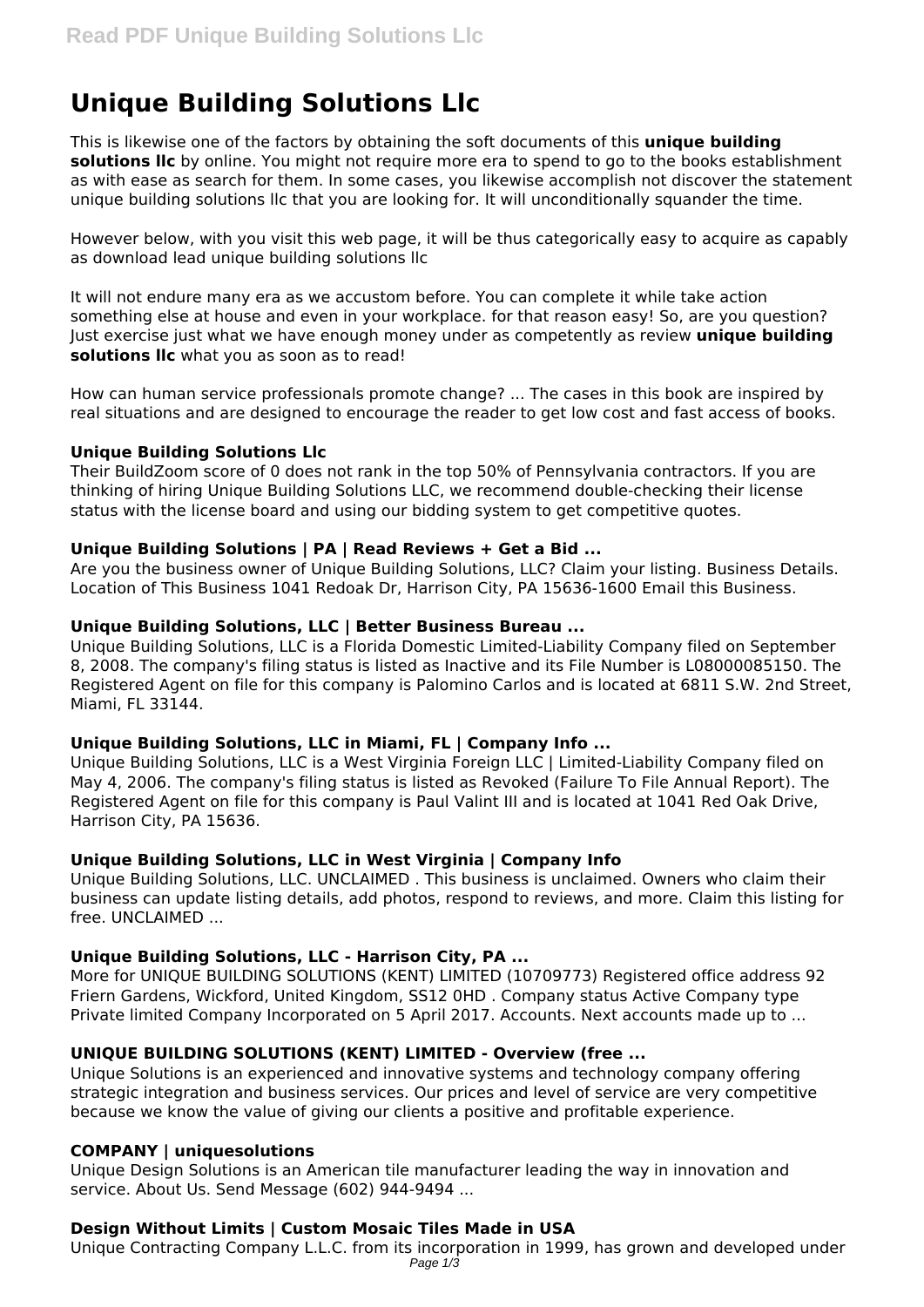the direction of Mr. Manilal H. Limbani, Managing Director to become an established and recognized organization in all sectors of the building industry. Projects completed over the past 18 years, ranging in value from R.O. 1 million to R.O. 20 million. Unique Construction has extensive experience in ...

# **Unique Construction and Contracting LLC**

central florida's full service building & electrical contractor E.C. Building Solutions, Inc. performs a vast range of residential, commercial, and industrial electrical and construction services: from design/build, engineering, additions, and renovations to simple troubleshooting and repairs.

# **E.C. BUILDING SOLUTIONS, INC. - ABOUT US**

Unique Group is a business that provides services and solutions for the offshore, subsea and life support industries. Information on all divisions here. Unique Group continues to conduct business as usual under a normal schedule , however, the safety and well-being of our employees and customers is always our highest priority .

# **Subsea, Offshore and Life Support Solutions | Unique Group**

This system's unique design raises the challenge of high ropes courses to exhilarating new heights. Contact Us Today. ... Provide fun and encourage skill-building. ... Soft Play, LLC Phone: 704-875-6550 Toll Free: 800-782-7529

# **Commercial Indoor Playground Equipment Suppliers | Soft Play**

Unique Design Solutions is an American tile manufacturer leading the way in innovation and service. About Us. Send Message (602) 944-9494 ...

# **Shop | Buy Mosaic Tile | Unique Design Solutions**

Unique believes in designing spaces that reflect the individual character and style of both client and workplace. In order to achieve this, we follow a systematic approach of customer interaction, problems evaluations and arriving at a solution which includes imaginative space planning and functional solutions.

# **Unique International LLC – Mediate**

SGS is the world's leading inspection, verification, testing and certification company. We are recognized as the global benchmark for quality and integrity.

# **SGS | When You Need To Be Sure**

Temporary Warehouse Structures & Industrial Tents. ABOUT Temporary Warehouse Structures: We were founded in 1998 with over 36 years of experience in the clear span tent industry. We are pioneers in the United States to exclusively offer "industrial grade" clear span tent structures for your long and short-term on-site solutions.

# **Temporary Warehouse Structures | Industrial Tents**

Internet Brands integrates web solutions for businesses with media websites for consumers in key vertical markets.

# **Internet Brands**

Unique Billing Solutions LLC is a professional billing service dedicated to meeting all of the insurance and patient billing needs of your practice. We offer a variety of highly personalized services that can improve your cash flow and lower your operating expenses.

# **Home - Unique Billing Solutions LLC**

Global Reach; Intertek is the industry leader with over 46,000 people in 1,000 locations in over 100 countries. Whether your business is local or global, we can ensure your products meet quality, health, environmental, safety, and social accountability standards for virtually any market around the world.